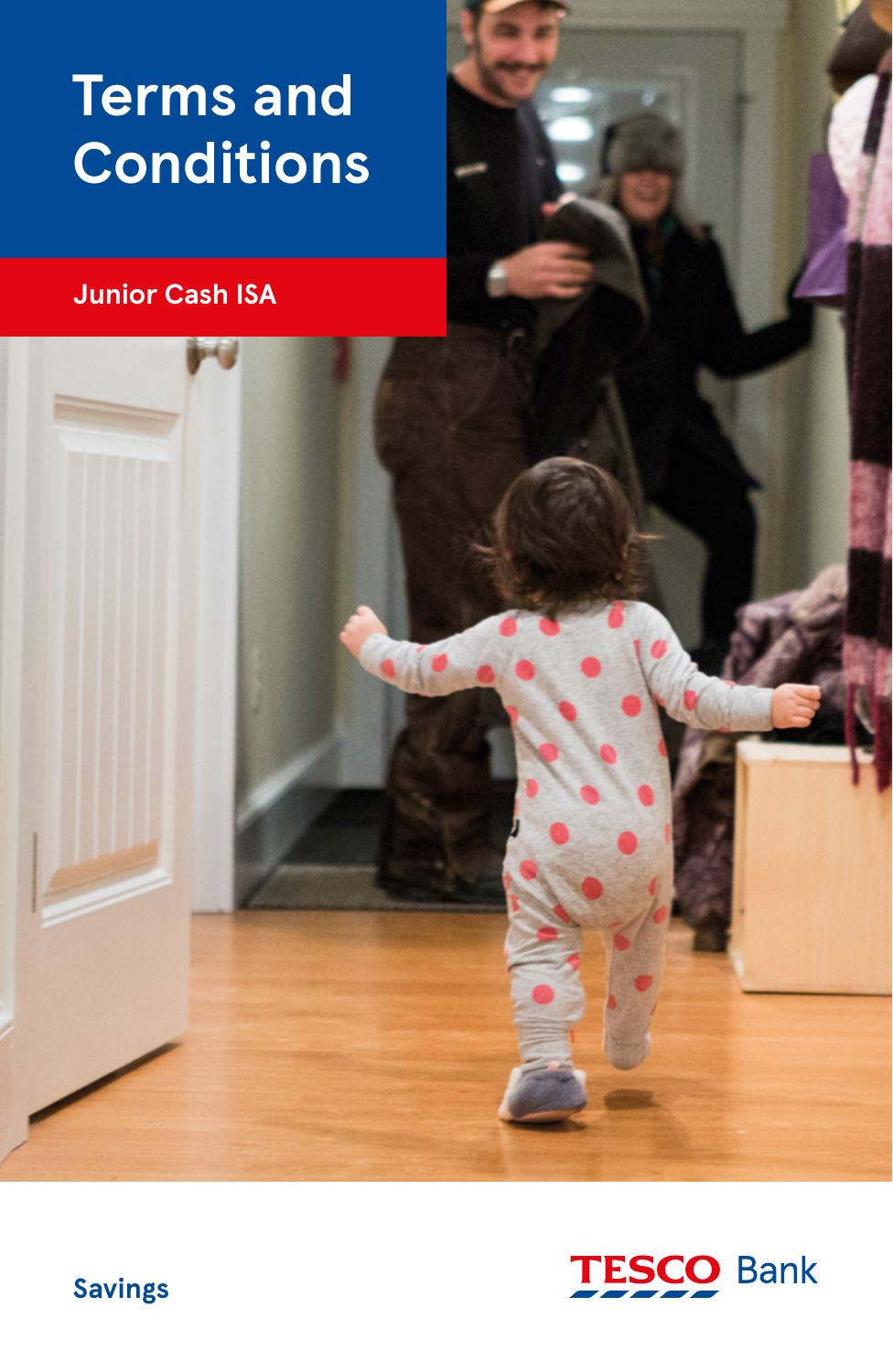# **Your agreement with us is made up of the following:**

- **1. This document –** it explains how the account operates.
- **2. The Welcome letter –** it outlines the account number and sort code which will operate on the account.
- **3. The Key Features Document/Summary Box –** it outlines the interest rates which will operate on the account.

Once the account is open, we'll also give you some more information to help you get the most out of the account.

If you use Online Banking or the Mobile App, you'll need to sign up for the separate terms and conditions for those services.

# **Your right to cancel:**

If you change your mind and no longer wish to open this account, you can cancel the account within 30 days of the date on the welcome letter. You can also transfer the account to another provider any time after that by contacting us on **0345 678 5678\*** or by downloading a Transfer Authority Form from Online Banking.

# **Keeping the Registered Contact in control:**

We've designed the Tesco Bank Junior Cash ISA to keep the Registered Contact in control:

- **If things go wrong –** we're here to help. You're protected against fraudulent transactions and we'll sort things out as soon as we can. For more information please see the 'Refunds' section.
- **Banking your way –** we'll help the Registered Contact manage the money wherever they want to – online, by mobile or by telephone.

\*This number may be included as part of any inclusive call minutes provided by your phone operator.

| <b>About the account</b>                  |                                                                                                                                                                                                                                                         |
|-------------------------------------------|---------------------------------------------------------------------------------------------------------------------------------------------------------------------------------------------------------------------------------------------------------|
| What is a<br><b>Junior Cash ISA?</b>      | A Junior Cash ISA is a savings account for children up to the age of 18, which<br>allows interest to be earned tax-free on money saved for the child.                                                                                                   |
|                                           | Money paid into a Junior Cash ISA cannot be withdrawn until the child turns 18.<br>The money in the account belongs to the child.                                                                                                                       |
|                                           | When money is paid into a Junior Cash ISA this is known as making a<br>'subscription'. Subscriptions can only be made up to a maximum limit each<br>year. This is known as the 'annual allowance'.                                                      |
| Who can hold a<br><b>Junior Cash ISA?</b> | A child can have a Junior Cash ISA if they:                                                                                                                                                                                                             |
|                                           | $\cdot$ are under 18:                                                                                                                                                                                                                                   |
|                                           | • do not have a Child Trust Fund (unless the Child Trust Fund is being<br>transferred into the Tesco Bank Junior Cash ISA on opening); and                                                                                                              |
|                                           | . are resident in the UK, or are a UK Crown servant, a dependent of a UK<br>Crown servant or married to or in a civil partnership with a Crown servant.<br>For more information about this, please contact Her Majesty's Revenue and<br>Customs (HMRC). |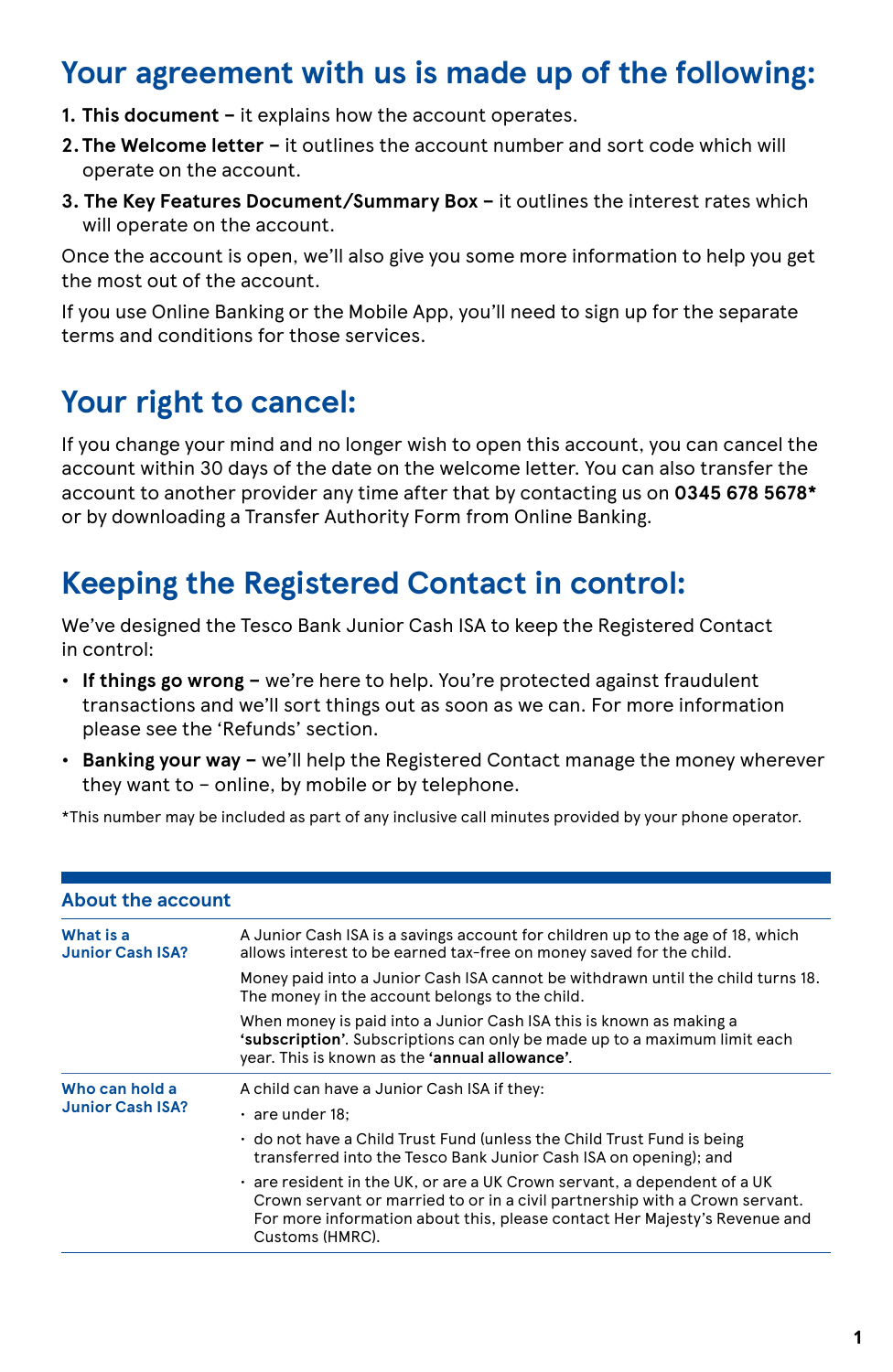#### **The Registered Contact**

If the child is under 16, the account must be managed by someone who has parental responsibility for the child. The person who manages the account is known as the **'Registered Contact'**. This is the person we will contact about the account and who will be able to manage the account using Online Banking, Mobile App and Telephone Banking.

At 16, the child can choose to manage the account instead and become the Registered Contact. There can only be one Registered Contact at any one time. This means that if the child chooses to become the Registered Contact, we will not be able to discuss the account with the previous Registered Contact.

Where we hold a mobile telephone number or an email address for the Registered Contact, we may contact the Registered Contact electronically (e.g. by text, email or in-app messaging) in relation to servicing updates on the account. Where we do not hold these details for the Registered Contact, we will either write or telephone them with servicing updates on the account. This means that the Registered Contact may only get an email or a text from us, and not receive a letter in the post. We'll never contact the Registered Contact asking them to share security details. For security purposes, we may no longer communicate with the Registered Contact if we have reason to believe they have moved, or if we think that their contact details may be out-of-date.

You should note that some methods we use, such as email or text, can't be guaranteed to be completely secure. As texts and emails can be intercepted, we will keep confidential information to a minimum and you should never send us any confidential information via text or email.

#### **The Registered Contact must keep us informed of any changes of address if either they or the child move.**

The Registered Contact must tell us if their name or contact details change. If they don't, we'll continue to use the details last given to us, and we won't be responsible if we can't contact the Registered Contact or if we send confidential information using out-of-date contact details. For your security, we may block access to the account if we're unable to contact the Registered Contact.

For your security, we may no longer communicate with the Registered Contact if we have reason to believe they have moved or we reasonably believe that the account is no longer in use.

| Who can be the<br><b>Registered Contact?</b>                                                   | The Registered Contact must:<br>. have parental responsibility for the child or, if the child is over 16, the child<br>can be the Registered Contact. If the child is not the Registered Contact, the<br>Registered Contact must be over 18 years old;<br>$\cdot$ complete a Junior Cash ISA Declaration, confirming that the details they have<br>provided in relation to the Junior Cash ISA are correct; and<br>• confirm that the child does not have an existing Junior Cash ISA which money<br>has been paid in to, unless all of the money saved into an existing Junior Cash<br>ISA is going to be transferred to the Tesco Bank Junior Cash ISA (please see<br>the 'Transferring a Junior ISA' section below). |
|------------------------------------------------------------------------------------------------|-------------------------------------------------------------------------------------------------------------------------------------------------------------------------------------------------------------------------------------------------------------------------------------------------------------------------------------------------------------------------------------------------------------------------------------------------------------------------------------------------------------------------------------------------------------------------------------------------------------------------------------------------------------------------------------------------------------------------|
| Who can have<br>parental<br>responsibility<br>for the Child?                                   | The following people can have parental responsibility for the child:<br>the child's natural parent;<br>· a person who has legally adopted the child; or<br>$\cdot$ a person who has been granted parental responsibility for the child by<br>the Courts.                                                                                                                                                                                                                                                                                                                                                                                                                                                                |
| <b>How will you</b><br>provide the<br><b>Registered</b><br>Contact<br>information<br>about the | Account communications, such as statements may no longer be sent to the<br>Registered Contact by post if they've opted to go paperless on the account.<br>Instead, the Registered Contact will be able to view these electronically. If the<br>Registered Contact receives paperless statements, we may notify them of<br>changes to the terms and conditions by email.<br>We'll let the Registered Contact know (by text or email) when a document                                                                                                                                                                                                                                                                     |
| account?                                                                                       | is available for viewing. We can't guarantee that messages or emails will get<br>through, so the Registered Contact should check Online Banking regularly.                                                                                                                                                                                                                                                                                                                                                                                                                                                                                                                                                              |
|                                                                                                | The Registered Contact can change their paperless preferences by logging into<br>Online Banking or by contacting us.                                                                                                                                                                                                                                                                                                                                                                                                                                                                                                                                                                                                    |
|                                                                                                | We may still send the Registered Contact correspondence by post if we think<br>that it's important or necessary, or we think that the Registered Contact's<br>details may be out-of-date.                                                                                                                                                                                                                                                                                                                                                                                                                                                                                                                               |
|                                                                                                | We will never email the Registered Contact asking for confidential or personal<br>information. Please do not respond to any emails that appear to be from Tesco<br>Bank asking for your security details. If you think you've received a fraudulent<br>email, please forward it to phishing@tescobank.com and we'll investigate this<br>further. Visit our Security and Fraud Centre at tescobank.com under the 'Help'<br>section to find out more information on staying safe online.                                                                                                                                                                                                                                  |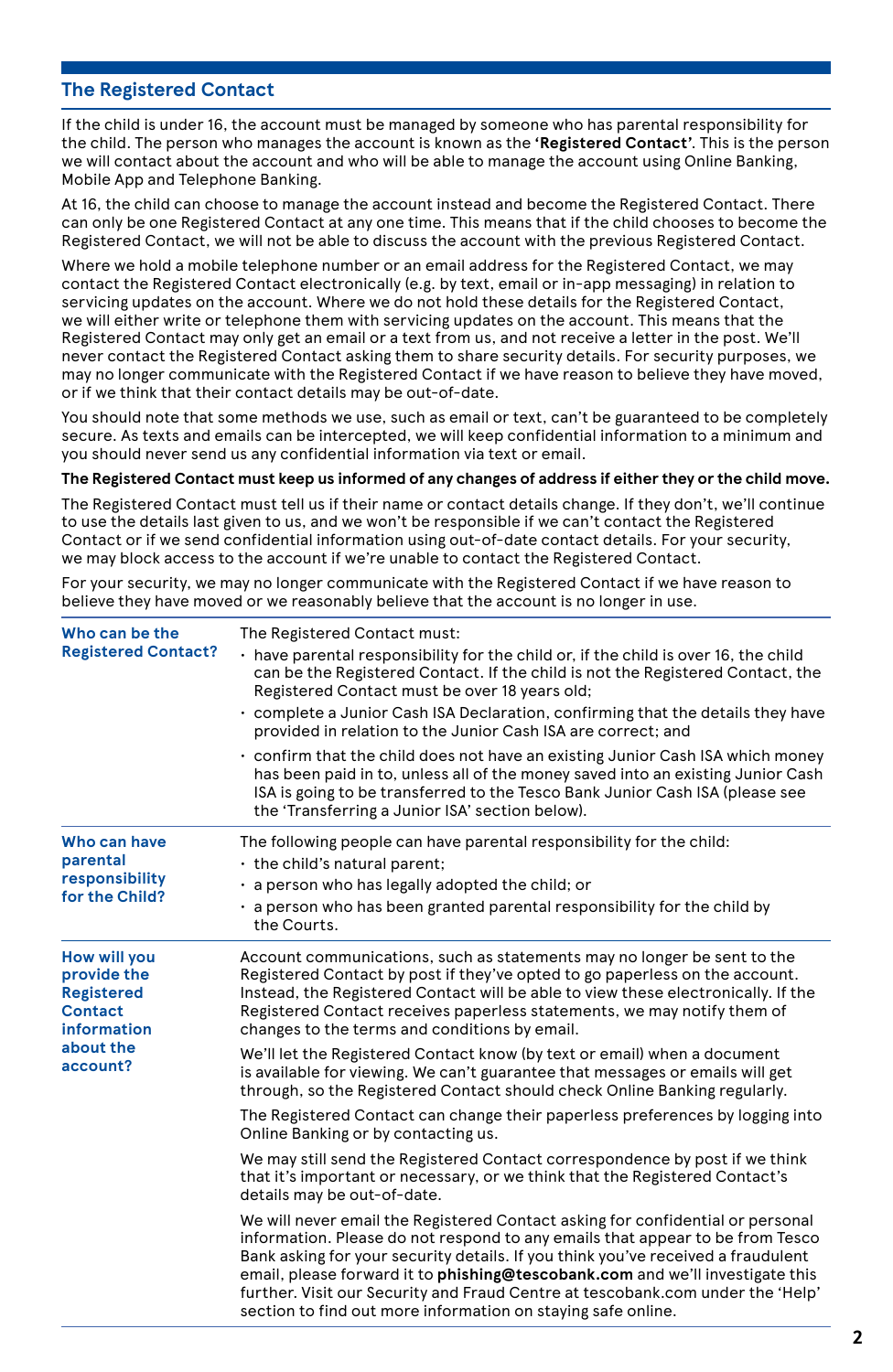### **Paying money into a Junior Cash ISA**

| How much can be<br>paid to a Junior<br>Cash ISA?            | HMRC sets an annual Junior ISA subscription allowance each tax year (6 April<br>to the following 5 April).                                                                                                                                                                                                                                                                                                                                                                                                                                                                                                                                                                                                                                                                     |
|-------------------------------------------------------------|--------------------------------------------------------------------------------------------------------------------------------------------------------------------------------------------------------------------------------------------------------------------------------------------------------------------------------------------------------------------------------------------------------------------------------------------------------------------------------------------------------------------------------------------------------------------------------------------------------------------------------------------------------------------------------------------------------------------------------------------------------------------------------|
|                                                             | This is the total amount that can be saved altogether into a Junior Cash ISA<br>and Junior Stocks and Shares ISA tax-free in the tax year.                                                                                                                                                                                                                                                                                                                                                                                                                                                                                                                                                                                                                                     |
|                                                             | The current allowance is detailed in our Key Features Document/Summary Box<br>and in the Welcome letter. The allowance can also be checked at any time by<br>logging into Online Banking or the Mobile App.                                                                                                                                                                                                                                                                                                                                                                                                                                                                                                                                                                    |
| Who can send<br>money to a<br><b>Junior Cash ISA?</b>       | Anyone can send money to a Junior Cash ISA, whether they are resident in the<br>UK or not. Once money is paid into a Junior Cash ISA, the money belongs to<br>the child.                                                                                                                                                                                                                                                                                                                                                                                                                                                                                                                                                                                                       |
| Can money be<br>withdrawn from a<br><b>Junior Cash ISA?</b> | No, apart from the right to cancel (please see the 'Cancellation' section for<br>further information), money cannot be taken out of the account until the child<br>turns 18. It is, however, possible to transfer a Junior Cash ISA to a Junior ISA<br>with another provider (please see the 'Transferring a Junior ISA' section for<br>further information).                                                                                                                                                                                                                                                                                                                                                                                                                  |
|                                                             | In exceptional circumstances withdrawals may be allowed, for example, where<br>the child is diagnosed with a terminal illness. We need permission from HMRC<br>to do this. For more information about this please contact us.                                                                                                                                                                                                                                                                                                                                                                                                                                                                                                                                                  |
|                                                             |                                                                                                                                                                                                                                                                                                                                                                                                                                                                                                                                                                                                                                                                                                                                                                                |
| <b>Cancellation</b>                                         |                                                                                                                                                                                                                                                                                                                                                                                                                                                                                                                                                                                                                                                                                                                                                                                |
| <b>Can the account</b><br>be cancelled?                     | Yes. The account can be cancelled by the Registered Contact at any time<br>up to 30 days from the day the Registered Contact receives their Welcome<br>letter. If the Registered Contact wants to cancel during this time, they must<br>contact us to let us know. When this happens we'll return the money already<br>paid back to where it came from. When we do this we will also return any<br>interest earned up until that point. We will not deduct tax from this interest<br>unless we are required to do so by law. Please note that you may be liable to<br>tax on the interest you have earned. Please contact HMRC if you need further<br>information about tax or tax exemptions.<br>If the Desistanced Contact consols the conquist we will treat this so if the |
|                                                             |                                                                                                                                                                                                                                                                                                                                                                                                                                                                                                                                                                                                                                                                                                                                                                                |

If the Registered Contact cancels the account, we will treat this as if the account had never been opened and any money paid in up until the Registered Contact tell us they want to cancel will not count towards the child's annual Junior Cash ISA allowance. This means that a new Junior Cash ISA could be opened for the child in the same tax year subject to HMRC restrictions.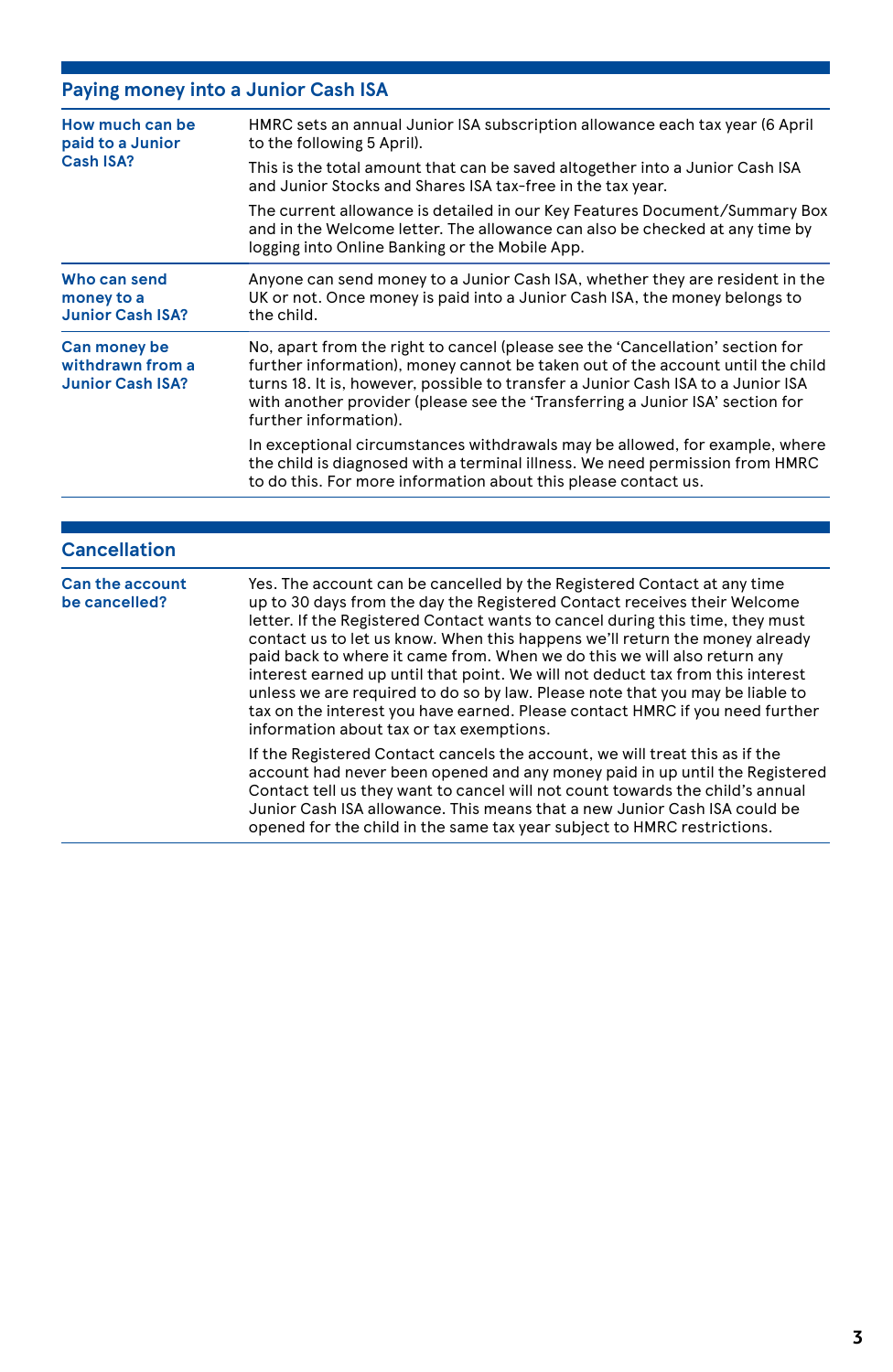| <b>Interest</b>                       |                                                                                                                                                                                                                                                                                                                                                                                                                                                                                                                                                                                        |
|---------------------------------------|----------------------------------------------------------------------------------------------------------------------------------------------------------------------------------------------------------------------------------------------------------------------------------------------------------------------------------------------------------------------------------------------------------------------------------------------------------------------------------------------------------------------------------------------------------------------------------------|
| <b>How is interest</b><br>calculated? | The account will earn interest at our standard Junior Cash ISA interest rate<br>(which is variable).                                                                                                                                                                                                                                                                                                                                                                                                                                                                                   |
|                                       | The interest rate which applies to the account will be confirmed in the Key<br>Features Document/Summary Box.                                                                                                                                                                                                                                                                                                                                                                                                                                                                          |
|                                       | We will pay interest into the account either monthly or annually depending on<br>the options available at the time the account is opened. We will confirm to the<br>Registered Contact when interest will be paid in the Key Features Document/<br>Summary Box.                                                                                                                                                                                                                                                                                                                        |
|                                       | Interest will be earned at a daily rate. We will calculate interest based on the<br>money in the account at the end of each day. If interest is paid annually, at the<br>end of the year we will add up the interest from each day over the year and<br>then pay the total into the account. We will pay interest on the anniversary of<br>the account opening. This means if the account was opened on the 2nd April<br>we will pay interest on the 2nd April the next year and so on depending on how<br>long the account is open.                                                   |
|                                       | If interest is paid monthly, at the end of the month we will add up the interest<br>from each day over the month and pay the total into the account. We will pay<br>interest a month after the account was opened except if the account was opened<br>on a date that does not take place in each calendar month, in which case we will<br>pay interest the next calendar day. For example if the account was opened on the<br>3rd April then we will pay interest on the 3rd of each month but if the account was<br>opened on the 31st January we will pay interest on the 1st March. |
|                                       | The Registered Contact can also find out how much interest the account<br>is earning by contacting us or by checking our interest rates by logging into<br>Online Banking or by using the Mobile App.                                                                                                                                                                                                                                                                                                                                                                                  |
| What do I need                        | We may from time to time pay bonus interest.                                                                                                                                                                                                                                                                                                                                                                                                                                                                                                                                           |
| to know about<br>bonus interest?      | If we do offer to pay bonus interest on the account, we will tell the Registered<br>Contact in advance about the terms applicable to that bonus interest,<br>including the application date, how this will be calculated and the length of<br>time for which the bonus Interest will apply (also known as the Bonus Period).                                                                                                                                                                                                                                                           |
|                                       | We will write to the Registered Contact in advance to let them know when the<br>current Bonus Period is coming to an end.                                                                                                                                                                                                                                                                                                                                                                                                                                                              |
|                                       | We'll never change a bonus rate during a bonus period, but please remember<br>that the standard Junior Cash ISA interest rate is variable and may change<br>from time to time, which means that the overall interest received during a<br>Bonus Period may change.                                                                                                                                                                                                                                                                                                                     |
| Can you change<br>the interest rate?  | The account is a variable interest rate account and we may change the interest<br>rate which applies to the account at any time. If we are going to decrease the<br>interest rate on the account we'll always contact the Registered Contact in<br>advance and let them know. The reasons which may lead us to decrease interest<br>rates include where there is a change (or where we reasonably expect a change):                                                                                                                                                                    |
|                                       | $\cdot$ in the costs we incur in providing services to our customers;                                                                                                                                                                                                                                                                                                                                                                                                                                                                                                                  |
|                                       | • in the Bank of England base rate;                                                                                                                                                                                                                                                                                                                                                                                                                                                                                                                                                    |
|                                       | $\cdot$ in the market conditions which affect interest rates; or<br>. in law, regulatory or industry code requirements.                                                                                                                                                                                                                                                                                                                                                                                                                                                                |
|                                       | These are just examples and we may make changes for other reasons.                                                                                                                                                                                                                                                                                                                                                                                                                                                                                                                     |
|                                       | If the Registered Contact is unhappy with the new interest rate, they may<br>choose to close the account by transferring the money in the Junior Cash ISA<br>to a Junior ISA with another provider.                                                                                                                                                                                                                                                                                                                                                                                    |
|                                       | If the Registered Contact doesn't tell us that they want to close the account<br>before the date of the decrease, we'll assume that they want to keep the<br>account open and the interest rate on the account will be decreased.                                                                                                                                                                                                                                                                                                                                                      |
|                                       | When the interest rate increases, our new rate will be shown in Online Banking and<br>the Mobile App. We may also contact the Registered Contact to let them know.                                                                                                                                                                                                                                                                                                                                                                                                                     |
|                                       | The Registered Contact can also find out how much interest the funds in the<br>account are earning at any time by logging into Online Banking, Mobile App or<br>by contacting us.                                                                                                                                                                                                                                                                                                                                                                                                      |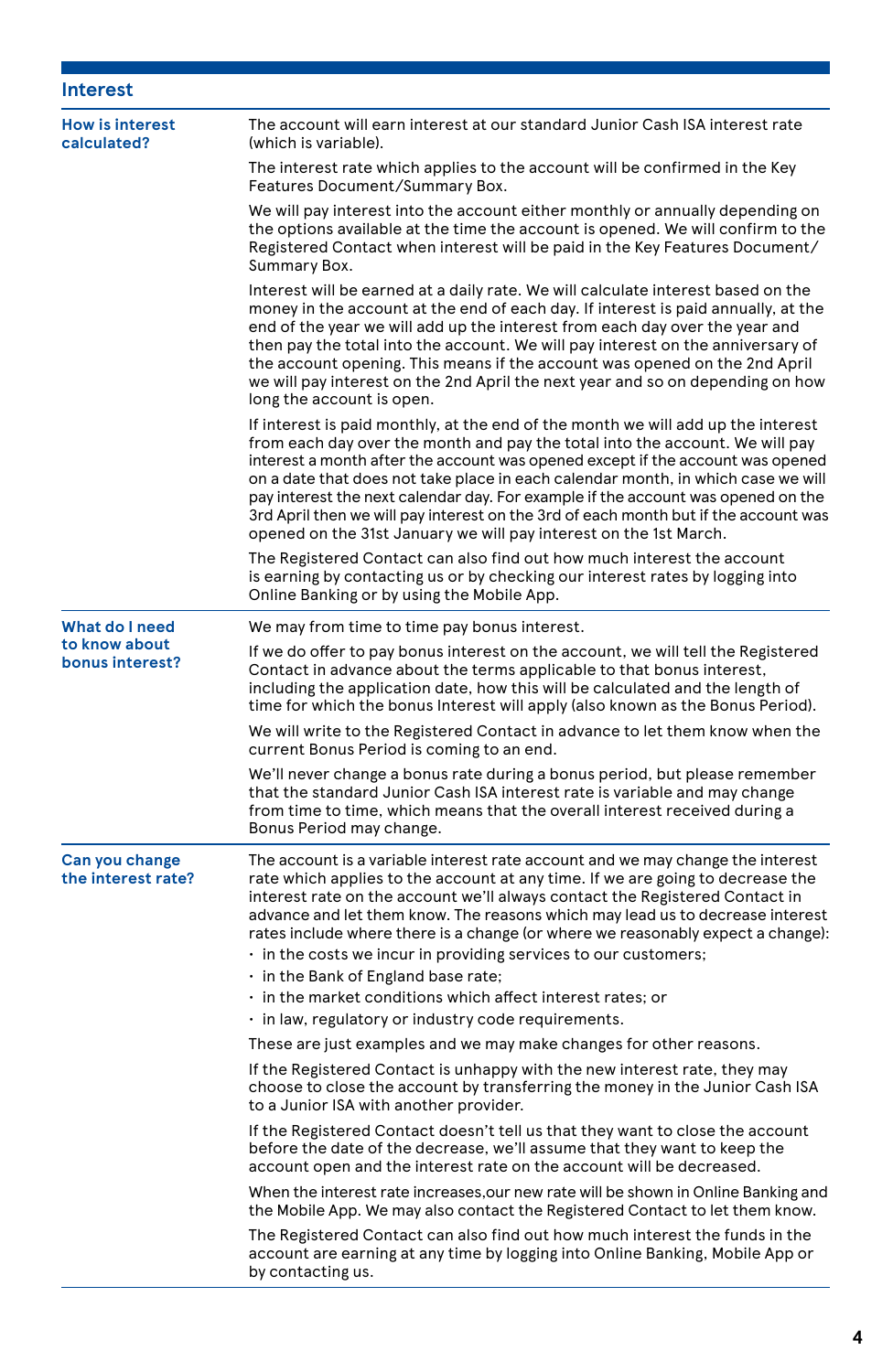| <b>Payments into the account</b>                                                    |                                                                                                                                                                                                                                                                                                                      |
|-------------------------------------------------------------------------------------|----------------------------------------------------------------------------------------------------------------------------------------------------------------------------------------------------------------------------------------------------------------------------------------------------------------------|
| How can money be<br>sent to the account?                                            | Money can be sent to the account in the following ways:                                                                                                                                                                                                                                                              |
| <b>Payment Source</b>                                                               | <b>Description</b>                                                                                                                                                                                                                                                                                                   |
| <b>Standing Order</b>                                                               | The Registered Contact can make regular payments by setting up a Standing<br>Order from another UK bank account in your name. The Registered Contact<br>would need to arrange this directly with the other bank. You'll need the<br>Tesco Bank sort code and account number to do this.                              |
| Internal transfer<br>from another Tesco<br><b>Bank account</b>                      | The Registered Contact can send money from another account you have<br>with Tesco Bank using our Online Banking, Telephone Banking or Mobile<br>App services. You'll need the Tesco Bank security details and sort code and<br>account number to do this.                                                            |
| <b>Transfer money from</b><br>another non-Tesco<br><b>Bank account in</b><br>the UK | The Registered Contact can send us money from another UK bank account<br>not held with Tesco Bank (for example your current account with another<br>bank). The Registered Contact would need to arrange this directly with the<br>other bank. You'll need the Tesco Bank sort code and account number to<br>do this. |
| <b>Cheques</b>                                                                      | Cheques can be posted to us. Please see the 'Contacting us' section at<br>the end of this document. Only cheques made payable to the account<br>holder (i.e. the child and not the Registered Contact) will be accepted.                                                                                             |
| <b>Transfer from</b><br>another Junior ISA                                          | Money can be transferred from another Junior ISA using the ISA<br>transfer process.                                                                                                                                                                                                                                  |

**The account is a savings account and wages, salary, benefits or pension payments should not be paid directly into it.**

**The account does not accept payments which are not made in UK pounds or money paid in from non-UK bank accounts. Any money which is not in UK pounds or sent from a non-UK bank account will automatically be returned to where it came from.**

#### **How long will it take for money to appear in the account?**

| <b>Payment Source</b>                                                       | The money will appear in the account Interest will be earned                                                                                                                 |                                       |
|-----------------------------------------------------------------------------|------------------------------------------------------------------------------------------------------------------------------------------------------------------------------|---------------------------------------|
| <b>Standing Orders</b>                                                      | As soon as we receive it.                                                                                                                                                    | From the day we receive<br>the money. |
| Moving money from<br>another bank account                                   | As soon as we receive it.                                                                                                                                                    | From the day we receive<br>the money. |
| <b>Moving money</b><br>internally from another<br><b>Tesco Bank account</b> | Within 2 hours.                                                                                                                                                              | From the day we receive<br>the money. |
| Cheque                                                                      | If we receive and process the cheque on a Business Day, the money will<br>be available to spend and will start earning interest before midnight on<br>the next Business Day. |                                       |

A Business Day is any day from Monday to Friday which is not a bank holiday in England and Wales.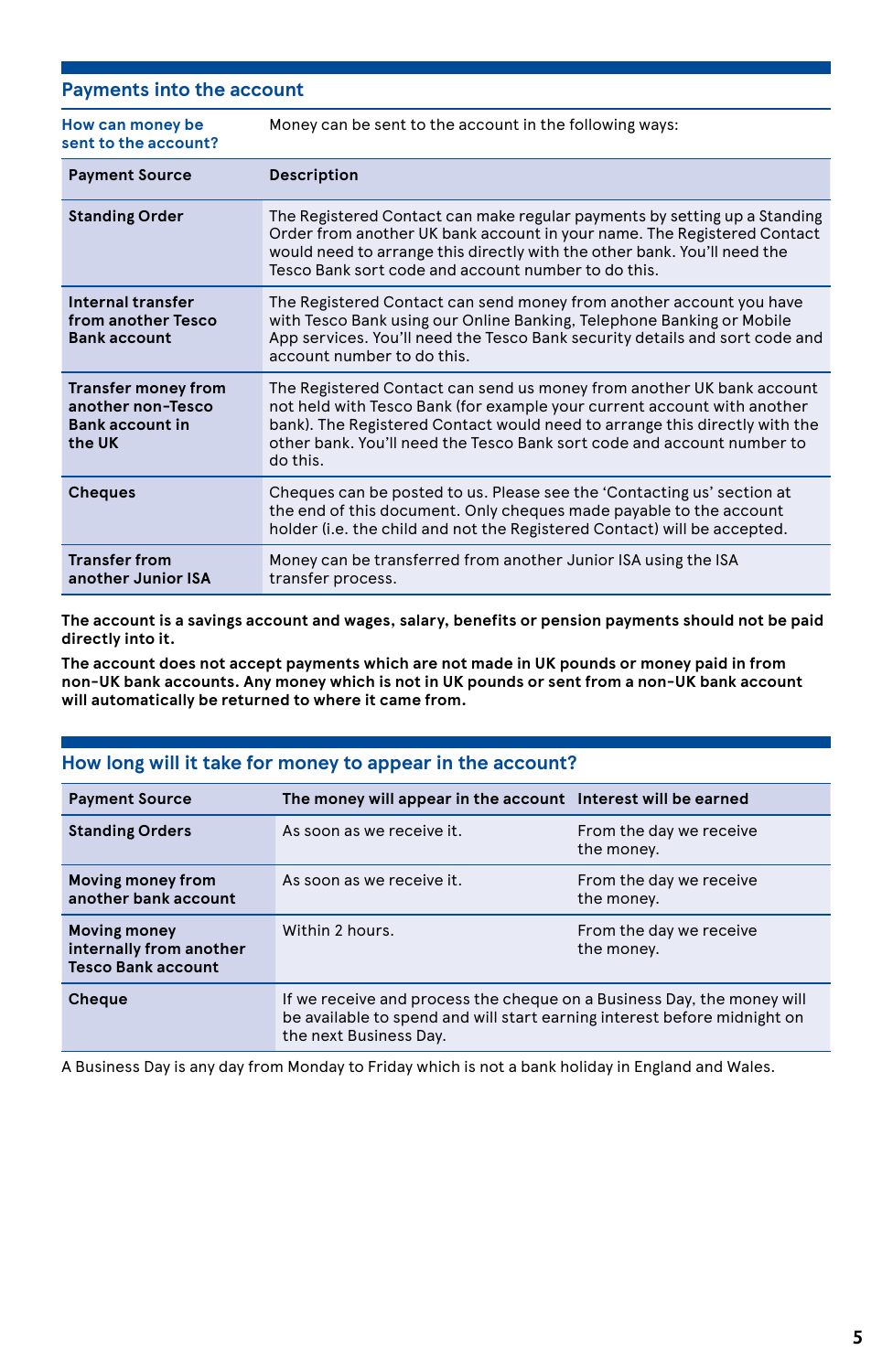#### **Transferring a Junior ISA**

Although money cannot be withdrawn from a Junior Cash ISA until the child turns 18, it is possible to transfer the money held in a Junior Cash ISA to a different provider. A child cannot hold more than one Junior Cash ISA and one Junior Stocks and Shares ISA at any one time.

The following can be transferred:

- all but not part of the funds saved in an existing Junior Cash ISA can be transferred to a new Junior Cash ISA;
- all or part of the funds in a Junior Cash ISA saved in a previous tax year can be transferred to a Junior Stocks and Shares ISA; or
- if all of the money held in a Junior Cash ISA is transferred into a Junior Stocks and Shares ISA a new Junior Cash ISA can be opened.

Anyone over the age of 16 can open an adult ISA, so it is possible for a child between the ages of 16 and 18 to have both a Junior ISA and adult ISA at the same time. However, it is not possible under HMRC Rules to transfer money between a Junior ISA and adult ISA.

#### **Please note that it is not possible for a child to hold a Tesco Bank Junior Cash ISA and Tesco Bank adult Cash ISA at the same time.**

| Can money be<br>transferred<br>into the account<br>from another<br><b>Junior ISA?</b> | Yes, money can be transferred into the account from an existing Junior ISA when<br>the account is opened. A Transfer Authority form will need to be completed by<br>the Registered Contact. Once we receive the completed form, we will contact<br>the existing Junior ISA provider within 5 Business Days. The transfer should be<br>completed within 15 Business Days of us receiving the completed form (Stocks)<br>and Shares Junior ISA may take up to 30 days). We'll start paying interest after<br>we receive funds from the existing Junior ISA provider or 16 Business Days after<br>receipt of the completed form, whichever is earlier. |
|---------------------------------------------------------------------------------------|-----------------------------------------------------------------------------------------------------------------------------------------------------------------------------------------------------------------------------------------------------------------------------------------------------------------------------------------------------------------------------------------------------------------------------------------------------------------------------------------------------------------------------------------------------------------------------------------------------------------------------------------------------|
| Can money be<br>transferred out<br>of the account<br>to another<br>Junior ISA?        | To transfer money to another Junior ISA provider, the Registered Contact will<br>need to ask the new provider to arrange this. They will contact us and we will<br>ensure the money is transferred to the new Junior ISA provider within 5 Business<br>Days of receiving their request.                                                                                                                                                                                                                                                                                                                                                             |

#### **The child's 16th birthday**

| <b>What happens</b><br>when the child<br>reaches 16? | Shortly before the child's 16th birthday, we'll write to the Registered Contact<br>and the child. The child will be asked if they would like to become the Registered<br>Contact and operate the account themselves or if they would like the existing<br>Registered Contact to continue to operate the account until the child's<br>18th birthday.                                           |
|------------------------------------------------------|-----------------------------------------------------------------------------------------------------------------------------------------------------------------------------------------------------------------------------------------------------------------------------------------------------------------------------------------------------------------------------------------------|
|                                                      | If the child chooses to become the Registered Contact at this point, they will<br>need to let us know by contacting us. The child can become the Registered<br>Contact without the existing Registered Contact's permission. Once the child<br>becomes the Registered Contact, we will no longer write to the previous<br>Registered Contact and they will not be able to manage the account. |
|                                                      | We'll ask the child to do the following before they can become the<br><b>Registered Contact:</b>                                                                                                                                                                                                                                                                                              |
|                                                      | $\cdot$ provide us with certain details to allow us to confirm the child's identity;                                                                                                                                                                                                                                                                                                          |
|                                                      | . complete a Junior Cash ISA Declaration; and                                                                                                                                                                                                                                                                                                                                                 |
|                                                      | ⋅ set up Telephone Banking security details.                                                                                                                                                                                                                                                                                                                                                  |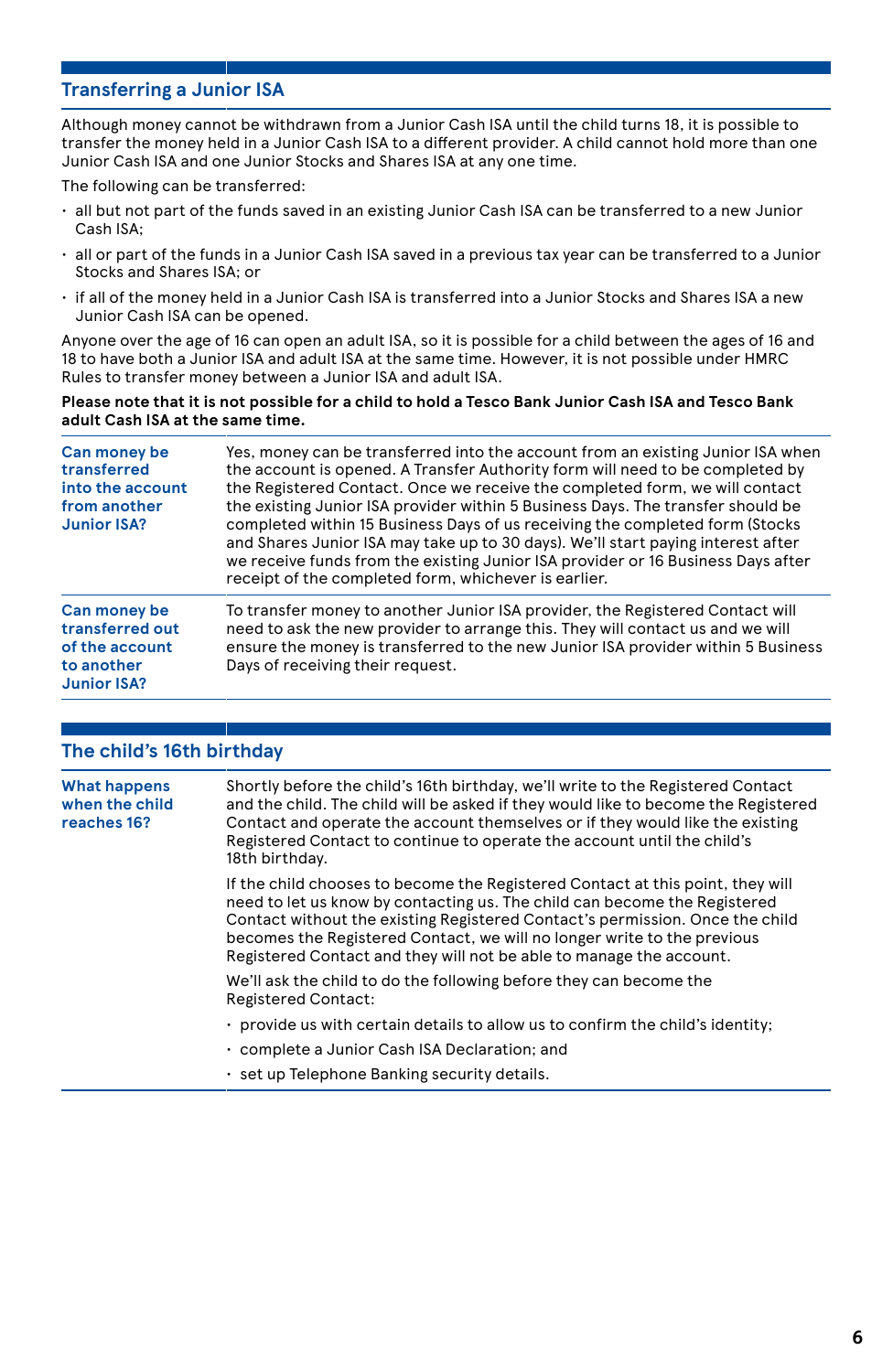### **The child's 18th birthday**

| <b>What happens</b><br>when the child<br>reaches 18?                                                     | We'll write to the child shortly before their 18th birthday to let them know the<br>options available to them once they turn 18.<br>Once the child turns 18:                                                                                                                                                                                                                                                                                                                                         |
|----------------------------------------------------------------------------------------------------------|------------------------------------------------------------------------------------------------------------------------------------------------------------------------------------------------------------------------------------------------------------------------------------------------------------------------------------------------------------------------------------------------------------------------------------------------------------------------------------------------------|
|                                                                                                          | if the child has not become the Registered Contact on the account before they<br>reach 18, they will have to provide us with certain details to allow us to confirm<br>their identity together with details of another bank account they hold before<br>they can access the money in the account.                                                                                                                                                                                                    |
|                                                                                                          | . once the child becomes the Registered Contact we will no longer write to the<br>previous Registered Contact and they will not be able to manage the account.                                                                                                                                                                                                                                                                                                                                       |
|                                                                                                          | if the child chooses to close the account, all of the funds must be withdrawn<br>or transferred in one single amount - multiple withdrawals cannot be made.                                                                                                                                                                                                                                                                                                                                          |
|                                                                                                          | . if the child doesn't let us know what they would like to do with the funds, the<br>account will remain tax-free.                                                                                                                                                                                                                                                                                                                                                                                   |
|                                                                                                          |                                                                                                                                                                                                                                                                                                                                                                                                                                                                                                      |
|                                                                                                          | <b>Other important information about Junior ISAs</b>                                                                                                                                                                                                                                                                                                                                                                                                                                                 |
| What will happen<br>to the Junior<br><b>Cash ISA if the</b><br>child moves out<br>of the UK?             | Subscriptions can continue to be made to the account and interest earned will<br>remain tax-free. Money will still not be able to be withdrawn from the account<br>until the child reaches the age of 18.                                                                                                                                                                                                                                                                                            |
| <b>What happens</b><br>if the annual<br>subscription<br>allowance is<br>exceeded?                        | We will refund the subscription which has caused the annual allowance to be<br>exceeded to where it came from and then contact the Registered Contact to let<br>them know that we have done this. Please note, we will only know if the annual<br>allowance on the Junior ISA with Tesco Bank has been reached, not on any other<br>Junior Stocks and Shares ISA account held with another provider.                                                                                                 |
| <b>What happens</b><br>if HMRC find<br>an issue with<br>the account?                                     | HMRC has very strict rules in relation to Junior ISA accounts. We must report<br>certain information about the account to HMRC. If HMRC find an issue with the<br>account, they will tell us what course of action must be taken to correct the<br>issue. This may include closing the account.                                                                                                                                                                                                      |
|                                                                                                          | If an issue cannot be corrected, HMRC may tell us to close the account. We will<br>always contact the Registered Contact to let them know what action must be<br>taken. We will also notify the Registered Contact if for any reason the Junior<br>Cash ISA has or will become void because of a failure to satisfy the Junior ISA<br>Regulations. If we can't contact the Registered Contact before we take action<br>we will notify them about this immediately afterwards.                        |
| Can any rights in<br>relation to the<br><b>Junior Cash ISA be</b><br>transferred to any<br>other person? | No                                                                                                                                                                                                                                                                                                                                                                                                                                                                                                   |
| <b>Can the Junior</b><br>Cash ISA be<br>used as security<br>for a loan?                                  | No                                                                                                                                                                                                                                                                                                                                                                                                                                                                                                   |
|                                                                                                          |                                                                                                                                                                                                                                                                                                                                                                                                                                                                                                      |
| <b>Statements</b>                                                                                        |                                                                                                                                                                                                                                                                                                                                                                                                                                                                                                      |
| When will you<br>provide me with<br>statements?                                                          | We will provide the Registered Contact with a statement free of charge each<br>month where they've had any activity on the account excluding credit interest.<br>We'll also provide the Registered Contact with an annual statement once per year<br>on the anniversary of the account opening. If the Registered Contact has opted<br>to go paperless on the account, we'll contact them by email or text to let the<br>Registered Contact know that the statement is ready to view electronically. |
|                                                                                                          | The account balance can be viewed at any time by logging into Online Banking, the<br>Mobile App or by contacting us. Account statements can also be downloaded by<br>logging into Online Banking.                                                                                                                                                                                                                                                                                                    |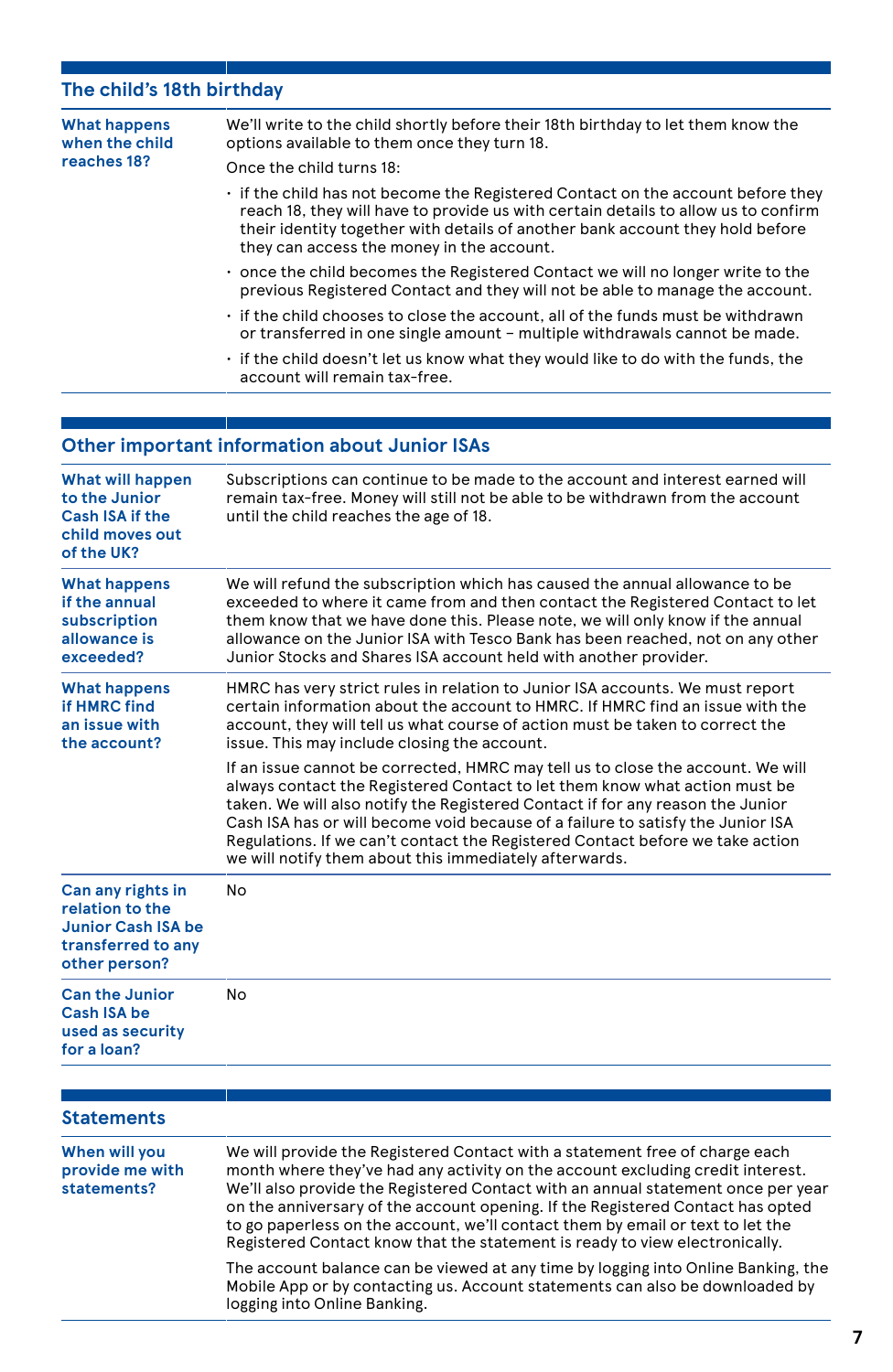#### **Powers of Attorney**

**Can the Registered Contact grant a Power of Attorney over the account to allow someone else to operate the account on their behalf?**

A Power of Attorney can only be granted over the account, if the child is over 16 and is the Registered Contact for the account. If the Registered Contact cannot operate the account, someone else with parental responsibility will need to become the new Registered Contact.

#### **Managing the account**

#### **Opening the account**

During our account opening process we must take steps to confirm the Registered Contact's identity.

If we do not receive the information we request within 30 days we'll return the money in the account to where it came from and close the account. We'll also return any interest earned up until that point but will deduct tax from this first. When we close the account in these circumstances we'll treat this as if the account was never opened. This means the child would still have their full Cash ISA allowance for the current tax year subject to HMRC restrictions.

| <b>Closing the account</b>           |                                                                                                                                                                                          |
|--------------------------------------|------------------------------------------------------------------------------------------------------------------------------------------------------------------------------------------|
| <b>Can the account</b><br>be closed? | The account can only be closed where:<br>$\cdot$ the child reaches 18:                                                                                                                   |
|                                      | $\cdot$ all funds in the account have been transferred to another Junior ISA:<br>the child is diagnosed with a terminal illness, or dies; or                                             |
|                                      | the Registered Contact fails anti-money laundering or identity checks in the<br>first 30 days from account opening. When this happens we'll return the funds<br>to where they came from. |
|                                      | The account will be closed if HMRC tell us to close the account (see the 'What<br>happens if HMRC find an issue with the account?' section).                                             |

| <b>Protecting the account</b>                       |                                                                                                                                                                          |
|-----------------------------------------------------|--------------------------------------------------------------------------------------------------------------------------------------------------------------------------|
| What must be<br>done to keep the<br>account secure? | The Registered Contact must:                                                                                                                                             |
|                                                     | • keep their Tesco Bank security details secret; and                                                                                                                     |
|                                                     | • keep all receipts and transaction records secure. If you wish to dispose<br>of them, you should do so in a way that ensures they cannot be read, such<br>as shredding. |
|                                                     | The Registered Contact must not:                                                                                                                                         |
|                                                     | . write down or record their Tesco Bank security details in a way which could<br>be easily understood or recognised by someone else; or                                  |
|                                                     | . let anyone else know or use their Tesco Bank security details.                                                                                                         |
|                                                     | If you do not keep your account secure you may be liable for transactions which<br>you did not authorise.                                                                |

#### **8**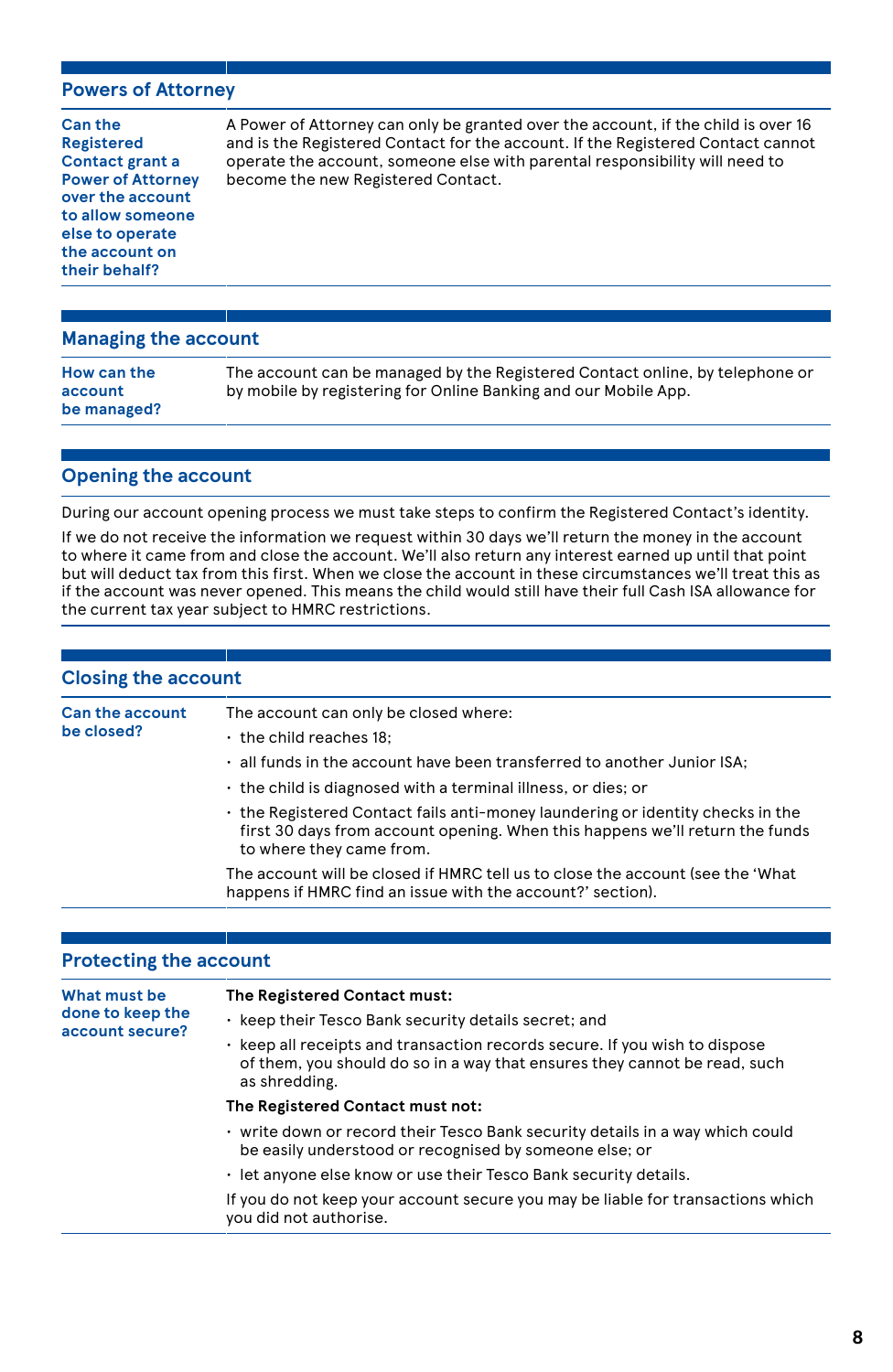| What if the<br><b>Registered</b><br><b>Contact thinks</b><br>someone else<br>knows their<br>security details? | The Registered Contact must contact us immediately to let us know and change<br>the security details.                                                                                                                                                                                      |
|---------------------------------------------------------------------------------------------------------------|--------------------------------------------------------------------------------------------------------------------------------------------------------------------------------------------------------------------------------------------------------------------------------------------|
| <b>For security</b><br>reasons                                                                                | In order to protect the account we can block access to it over the Telephone,<br>Online Banking or Mobile App service. We may also hold or refuse to act on a<br>payment instruction in order to protect the account. We'll only do this if we think<br>it's reasonably necessary because: |
|                                                                                                               | • we believe the Online Banking, Mobile App or Telephone Banking security details<br>may have been compromised;                                                                                                                                                                            |
|                                                                                                               | there's suspected fraudulent or unauthorised use of the security details;                                                                                                                                                                                                                  |
|                                                                                                               | $\cdot$ we believe the account is no longer in use; or                                                                                                                                                                                                                                     |
|                                                                                                               | • we have been unable to contact the Registered Contact.                                                                                                                                                                                                                                   |

#### **Changing the Terms and Conditions**

| Can you change<br>the terms and<br>conditions? | Yes. We will always act reasonably when we do this. The terms and conditions will<br>only be changed for any of the following reasons:                                                                                                                                                                                                                                                                                                                                                                                                                                                                                                                                               |
|------------------------------------------------|--------------------------------------------------------------------------------------------------------------------------------------------------------------------------------------------------------------------------------------------------------------------------------------------------------------------------------------------------------------------------------------------------------------------------------------------------------------------------------------------------------------------------------------------------------------------------------------------------------------------------------------------------------------------------------------|
|                                                | • where we believe that the change would make the terms easier to understand<br>or fairer to the child;                                                                                                                                                                                                                                                                                                                                                                                                                                                                                                                                                                              |
|                                                | $\cdot$ we are making changes to the way we look after the account as a result of<br>changes in the banking or financial system, technology, or the systems we use<br>to run our banking business, or as a result of changes in law, industry codes, the<br>decision of an Ombudsman or any other regulatory requirement (or where we<br>expect that there will be a change of this type);                                                                                                                                                                                                                                                                                           |
|                                                | to respond proportionately to changes in the costs we reasonably incur in<br>providing the account (including funding costs);                                                                                                                                                                                                                                                                                                                                                                                                                                                                                                                                                        |
|                                                | to respond proportionately to a change in the Bank of England base rate or any<br>other public-listed market rate;                                                                                                                                                                                                                                                                                                                                                                                                                                                                                                                                                                   |
|                                                | • to introduce new services to the account; or                                                                                                                                                                                                                                                                                                                                                                                                                                                                                                                                                                                                                                       |
|                                                | $\cdot$ to reflect good banking practice.                                                                                                                                                                                                                                                                                                                                                                                                                                                                                                                                                                                                                                            |
|                                                | If the change is to the child's disadvantage we will tell the Registered Contact<br>using any of the contact details (including email address) they have given at least<br>30 days before we make the change. If the Registered Contact is not happy with<br>the change, they may transfer the account to another provider using the ISA<br>transfer process, if they tell us within 60 days of us telling the Registered Contact<br>about the change. If the change is not to the child's disadvantage we will tell the<br>Registered Contact using any of the contact details (including email address) they<br>have given us not more than 30 days after we have made the change. |
|                                                |                                                                                                                                                                                                                                                                                                                                                                                                                                                                                                                                                                                                                                                                                      |

#### **Other information**

• We will not be liable if we break these terms and conditions due (directly or indirectly) to:

- Abnormal and unforeseen circumstances outside our control, the consequences of which would have been unavoidable – this may include the failure of any machine, data processing system or transmission link or delays and failures due to industrial action; or
- Our obligations under UK law.
- We will not be liable to you:
	- For any loss of business, loss of goodwill, loss of opportunity or loss of profit in any circumstances; or
	- Any loss to you we could not have reasonably anticipated when you gave us the instruction.
- If the child's address is in Scotland, Scots law applies to these terms and conditions and disputes between us will be referred to the Scottish courts. If the child's address is elsewhere, English law will apply and disputes will be referred to the courts in the country the child lives in (England, Wales or Northern Ireland).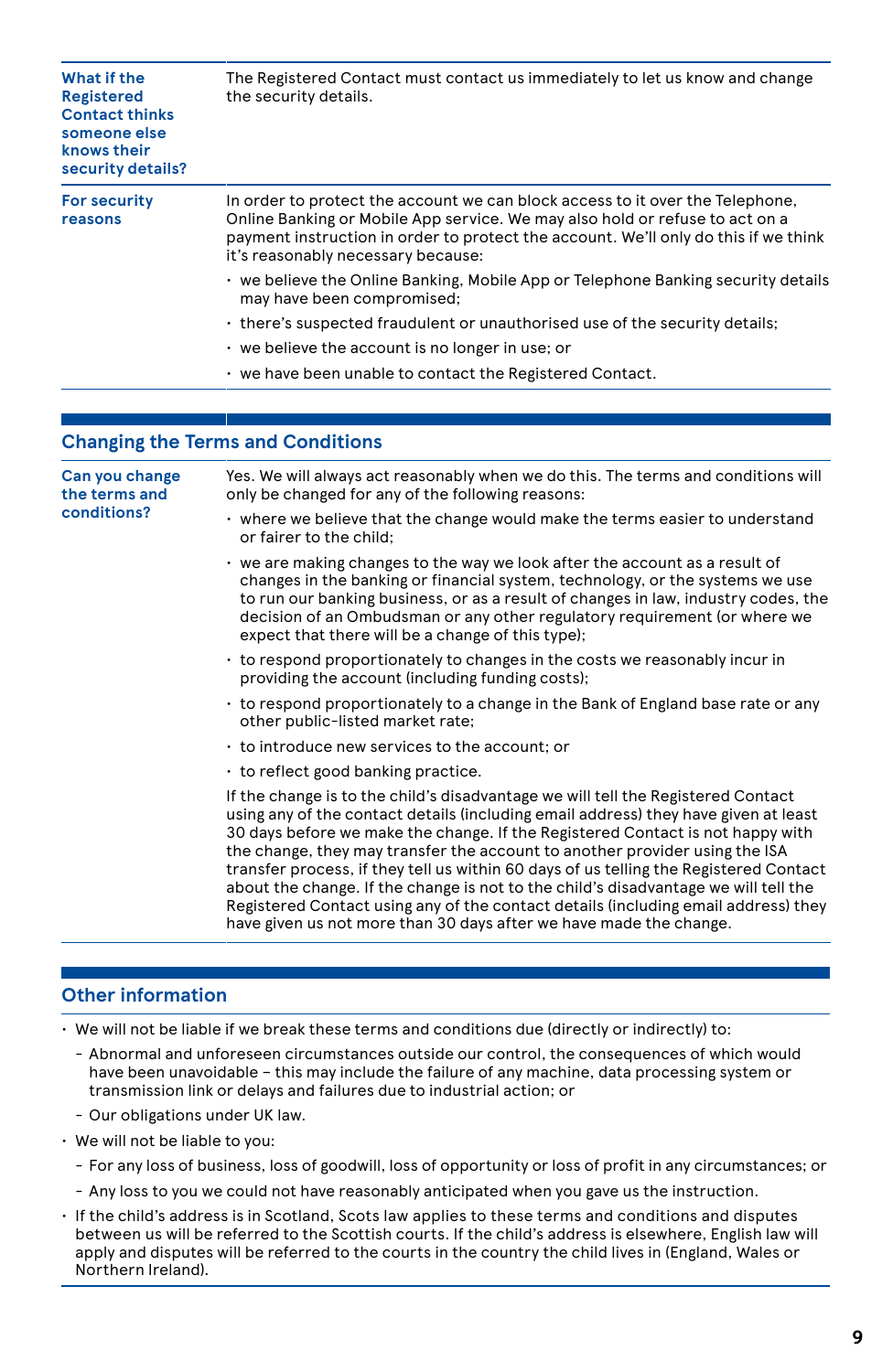- We will communicate in English and the Registered Contact can ask for a copy of these terms and conditions at any time.
- We are required to provide details of all our ISA customers to HMRC. If the child is, or becomes non resident in the UK, HMRC may have to share this information with the tax authorities in the child's country of residence.
- We are the ISA Manager and the ISA Provider in relation to the account. We may transfer all or some of our rights and duties as ISA Manager and/or ISA Manager or ISA Provider under these terms and conditions to another company in the future (this is sometimes called an assignation or assignment). We'll only do this where we are satisfied that they are competent to carry out the duties transferred and will treat our customers to the same standard as we have.
- Tesco Bank is a trading name of Tesco Personal Finance plc, registered in Scotland No. SC173199, Registered Office: 2 South Gyle Crescent, Edinburgh EH12 9FQ.
- Tesco Personal Finance plc (trading as Tesco Bank) is authorised by the Prudential Regulation Authority and regulated by the Financial Conduct Authority and the Prudential Regulation Authority. Our registration number is 186022. You can check this on the Financial Services Register by visiting the website **fca.org.uk/firms/systems-reporting/register** or by contacting the PRA on **0207 601 4878**.

#### **How to make a complaint**

Obviously, we hope you never have to make a complaint. If you do, we promise we'll try to resolve it as quickly as we can. You can raise a complaint via our online form on **tescobank.com/complaints**, where you can also find information on our complaint handling process.

Alternatively call us on **0345 678 5678** or write to us at **Tesco Bank, PO Box 27010, Glasgow, G2 2DR**.

If you're not happy with our response to your complaint, you may be able to refer your complaint to the Financial Ombudsman Service (FOS). You can find out more about the FOS by writing to them at **The Financial Ombudsman Service, Exchange Tower, London, E14 9SR** or by telephoning on **0800 023 4567**. Details are also available from their website, **financial-ombudsman.org.uk**

#### **Financial Services Compensation Scheme**

We are covered by the Financial Services Compensation Scheme (FSCS). The FSCS can pay compensation to depositors if a bank is unable to meet its financial obligations.

In respect of deposits, an eligible depositor is entitled to claim up to the current FSCS limit for deposits. For joint accounts each account holder is treated as having a claim in respect of their share so, for a joint account held by two eligible depositors, the maximum amount that could be claimed would be twice the current FSCS limit for deposits. The FSCS limit relates to the combined amount in all the eligible depositor's accounts with the bank, including their share of any joint account, and not to each separate account.

For further information about the compensation provided by the FSCS (including the amounts covered and eligibility to claim) please call us or refer to the FSCS website **FSCS.org.uk** or call the FSCS on **020 7741 4100** or **0800 678 1100**. Please note only compensation related queries should be directed to the FSCS.